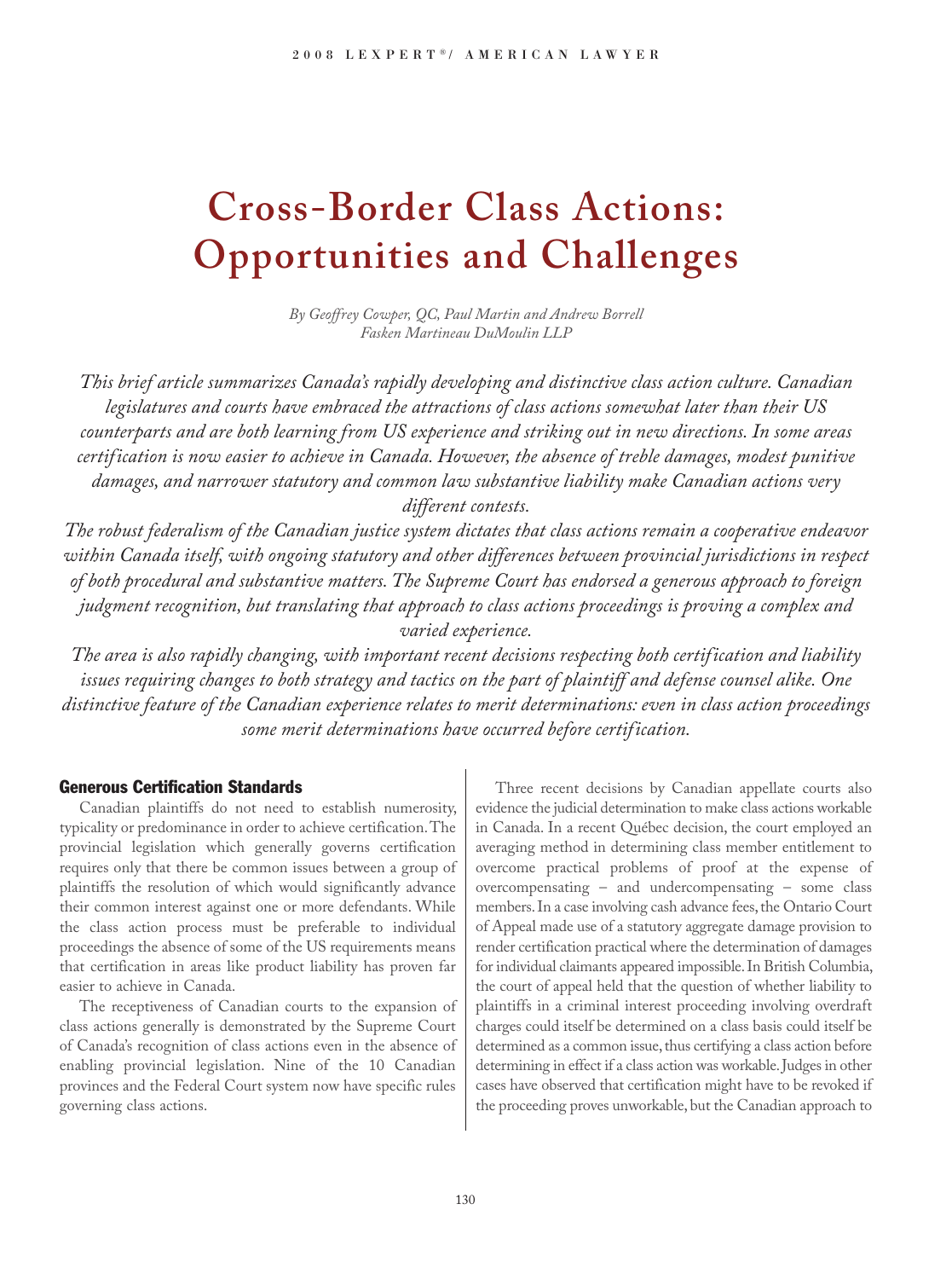date seems tolerant of deferring this critical question until after the machinery of class certification is fully engaged.

One possible exception to this trend was the recognition by the Supreme Court of Canada of contractual arbitration clauses in a consumer contract involving Dell computers. This exception may well be short-lived since Ontario and Québec legislation now makes arbitration clauses unenforceable in consumer contracts and a body of caselaw from British Columbia has held that its class action legislation trumps the arbitration legislation where class actions are preferable to arbitral resolution.

One other deterrent to class actions in Canada is our loserpay costs system. Although British Columbia's statute provides that no costs can be awarded against representative plaintiffs once the case is certified, an award of costs has been made where the case was summarily dismissed. Other jurisdictions do not uniformly insulate unsuccessful plaintiffs from the possibility of adverse costs awards. In *Danier Leather*, involving securities disclosure, the Supreme Court recently declined to overrule an Ontario judge's award of costs against a well-funded representative shareholder plaintiff.

## **The International Class**

While Canadian courts have yet to export a Canadian class action settlement internationally, some Canadian courts have recognized the jurisdiction of US courts to approve settlements involving Canadian resident plaintiffs. In *Pro Swing*, the Supreme Court has now determined that non-monetary international judgments are now eligible for enforcement in Canada on the broad ground of judicial comity.

In the first case involving the McDonald's restaurant chain, the Ontario Court of Appeal refused to enforce the US settlement on the basis that the notice to Ontario plaintiffs was inadequate. However, the court held that in other circumstances such a settlement could prevent an Ontario class action from proceeding if there were a real and substantial connection with the foreign jurisdiction, the rights of Ontario class members were adequately represented, and there were procedural fairness including adequate notice to Ontario class members.

In a second case, an Ontario court endorsed a settlement originating in the US as binding on the Canadian class, but specifically retained continuing jurisdiction to supervise the settlement. Thus, Canadian class members would have recourse in the Ontario courts if for some reason the settlement went awry.

The importance of international settlement classes was demonstrated in the US case of *Rosner v. United States*, the socalled Hungarian Gold Train case. The case involved the mishandling and misappropriation of valuable goods that had been confiscated by the Nazis from Jews in Hungary, and subsequently recovered by the US Army in a train found shortly after V.E. Day. Plaintiffs' counsel heard from over 7,000 potential claimants worldwide. In the absence of parallel foreign proceedings, the US District Court took jurisdiction and certified an international settlement class.

By far the more common practice has been for plaintiffs' counsel in the US to cooperate with Canadian plaintiffs' counsel in the commencement and management of coordinated or follow-on class actions.

As in the US there has developed some rivalry between firms seeking to represent the greatest portion of the class. To date those natural tensions have been largely resolved amicably, but there have been contested applications to be recognized as lead counsel for the plaintiff class. In British Columbia, a judge stayed an action brought by a competing representative plaintiff where it was held that the one case was better set to "carry" the cause.

## **The National Class**

From the outset the desirability of national class actions has encountered the challenges inherent in Canada's federal system which until recently treated judgments from other provinces in the same category as truly foreign decrees. Some courts have proved resourceful in seeking ways to facilitate national proceedings and settlements, while provincial legislatures and some provincial courts have sought to preserve a degree of distinctiveness and autonomy.

Canada does not have the equivalent of the MDL system. However, the courts have worked cooperatively, particularly where settlements have been achieved requiring national implementation. Large settlements have been effected by obtaining judicial approvals from several provincial superior courts. In 2005, the Canadian Uniform Law Conference published recommendations intended to facilitate a truly national class actions practice.

Ontario courts have from the outset approved national classes based on opt-out provisions. The constitutionality of achieving attornment by non-resident plaintiffs through passive opt-out provisions coupled with notice protections has not yet been definitively addressed at the appellate level. Some provincial statutes prohibit national class certification, and several others have more recently raised the bar to recognition of extra-provincial class actions.

In contested cases there now exists statutory bases in some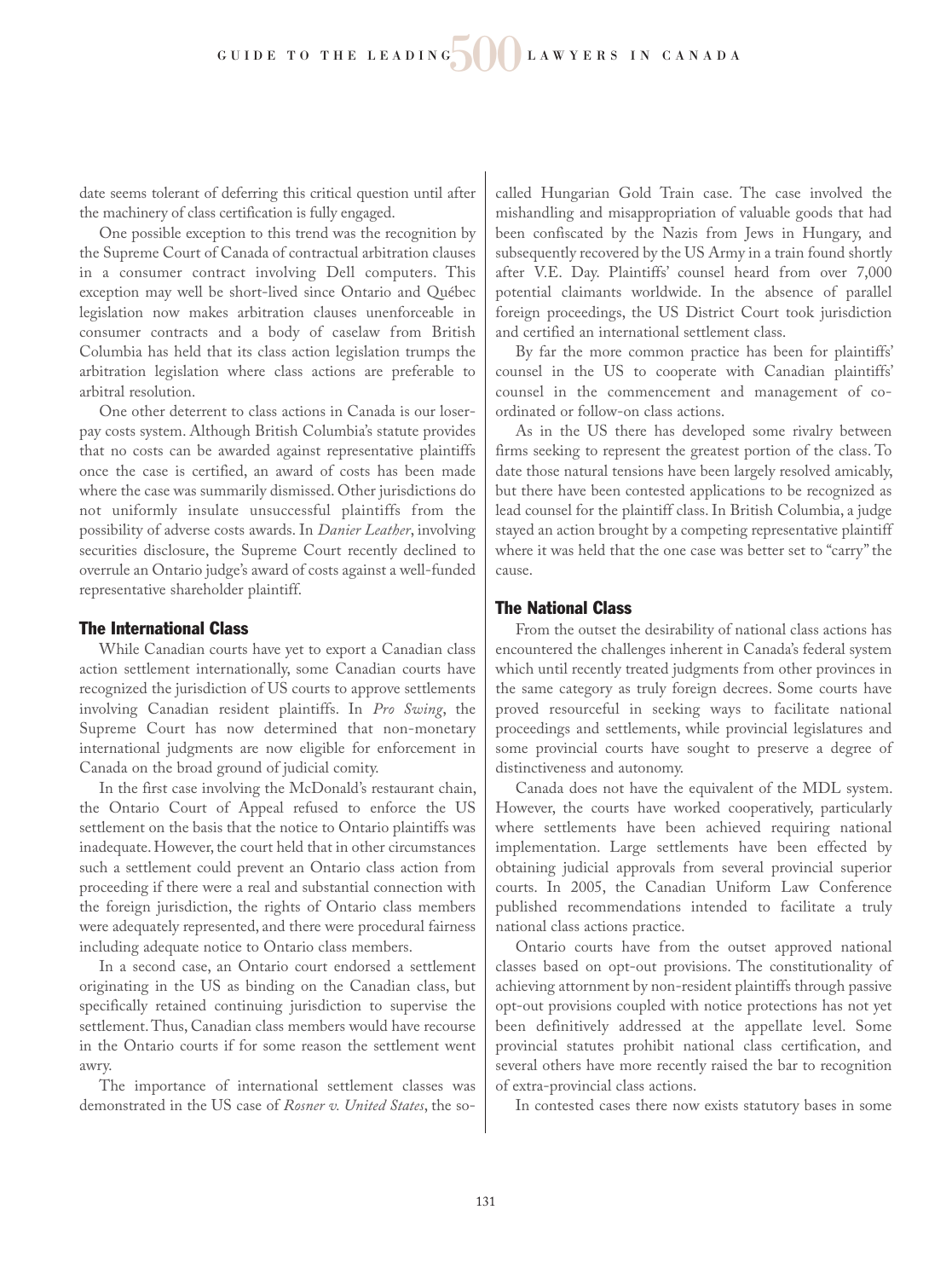provinces for resisting enforcement of national classes certified in Ontario. Further, the *Civil Code of Québec* and that jurisdiction's long tradition of procedural and substantive distinctiveness founded on the Napoleonic Code will likely prevent any truly national approach.

## **Jurisdictional Issues**

Jurisdiction is a similar question with similar standards and vocabulary in Canada. The best opportunity for defendants to resist the plaintiff's choice of forum, and to thereby glean an advantage from differences in procedural or substantive law, is at the interlocutory motion stage. Jurisdictional motions generally take place in advance of the certification motion, and can be based upon an absence of jurisdiction *simpliciter* and/or *forum non conveniens*. The test for jurisdiction *simpliciter* requires a real and substantial connection between the subject matter and the forum. *Forum non conveniens* motions as in the US involve arguments about the comparative convenience of different forums.

These challenges are meeting with a decreasing degree of success in Ontario. In one Ontario class action involving an American defendant corporation that did not carry on business in Canada, the Ontario court held that it did have jurisdiction *simpliciter* over the parties, finding that the defendant manufacturer was connected to the subject matter of the action, through its alleged sales activities, and that there was a sufficient real and substantial connection between the subject matter and Ontario.

US class plaintiffs must also respond to similar challenges in US courts. In the infamous Bre-X securities litigation, for example, the Federal Court for the District of Eastern Texas held that it lacked subject matter jurisdiction over the prospective Canadian plaintiffs who had purchased shares on Canadian exchanges. The Texas ruling resulted in a parallel Ontario class action which was subsequently certified and settled as against one of the defendants.

A more aggressive tool than a stay is also available to courts on both sides of the border: the anti-suit injunction, by which the court enjoins a party from pursuing an action in the foreign court. In one pitched jurisdictional battle involving a class action alleging harm caused by asbestos exposure, a class of plaintiffs who were primarily resident in British Columbia brought an action in a Texas court for damages.The defendants successfully moved for an anti-suit injunction in the British Columbia Supreme Court, only to be met with an anti-antisuit injunction issued by the Texas court, enjoining the defendants from bringing another such motion. The British Columbia injunction was eventually overturned on appeal to the Supreme Court of Canada, on the basis of comity. The Supreme Court held that the Texas court had been advised by counsel that the jurisdiction of the British Columbia court did not apply with respect to the anti-suit injunction, and therefore the Texas court was not attempting to defeat the proceedings in British Columbia so the principle of comity applied.

## **Product Liability Cases**

Certification of a wide variety of product liability cases and medical device and pharmaceutical cases continues apace across Canada. Most recently the Ontario Court of Appeal upheld the certification of a class proceeding respecting claims against the makers of VIOXX.

The absence of a typicality requirement means that a representative plaintiff need not have an identical claim against every defendant. Thus when a type of product is manufactured negligently by a number of different manufacturers, Canadian courts have allowed cases to be brought by multiple representative plaintiffs, each of whom will have a claim against one or more of a group of defendants. In this way, a single class action can aggregate the claims of all end-users, for example, against an entire industry of manufacturers.

From the certification of breast implant cases in the early days of the practice to other medical devices such as pacemakers and defibrillators, Canadian courts have been generous in extending certification in cases involving even locally modest numbers of plaintiffs.

#### **Competition Law**

In the competition law context, there are several notable advantages to the US antitrust statutes when compared to similar Canadian statutes. The most significant example is the availability of treble damages under the *Sherman Act*, which has no Canadian equivalent. Similarly, the US legislation establishes conspiracy as a *per se* offense, whereas the corresponding Canadian offense requires proof that the alleged misconduct is likely to unduly limit competition. Moreover, the US body of caselaw in this area is far more advanced than that in Canada, as is the area-specific expertise among the judiciary. For all of these reasons, it would frequently be advantageous for an individual Canadian plaintiff to join a US antitrust class action, and opt out, if necessary, from a Canadian action.

However, a 2004 ruling of the United States Supreme Court limited the ability of Canadian plaintiffs to access US antitrust law. In *F. Hoffmann-LaRoche Ltd. v. Empagran S.A.*, a case involving allegations of a price-fixing conspiracy among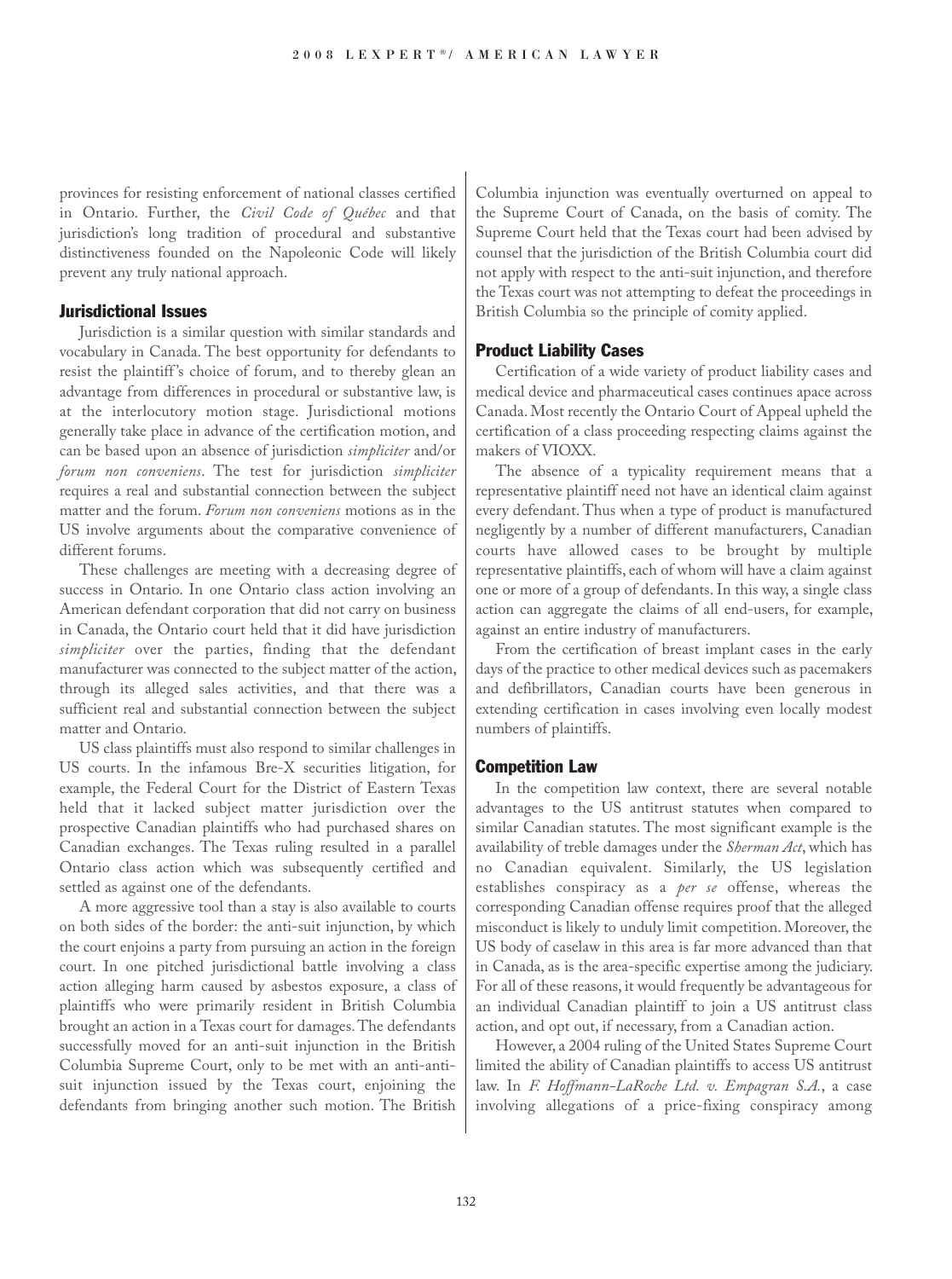vitamin manufacturers, the court ruled that under the *Foreign Trade Antitrust Improvements Act of 1982*, the *Sherman Act* did not apply to conduct involving independent foreign harm (i.e., harm suffered by foreign plaintiffs that was independent of US domestic harm).The government of Canada had filed an *amicus* brief stating that treble damages would supersede Canada's national policy decision with respect to competition law remedies.

## **Cross-Border Discovery and Production Issues**

Canadian jurisdictions generally do not require discovery prior to the certification motion. Counsel for either a plaintiff class or a defendant in a Canadian class action can, on occasion, make use of evidence gathered in pre-certification discovery in a parallel US action. This is especially true in situations where counsel have working relationships with firms on the other side of the border. Indeed, in a recent ruling on an "anti-motion motion", the Ontario courts declined to prevent a putative Canadian representative plaintiff from moving in a US court for access to the discovery evidence in the US action (in this case, the parallel action was the vitamin cartel litigation which resulted in the *Empagran* case cited above). Citing the principles of comity and free trade, the Ontario court refused to enjoin the plaintiff from bringing a US motion for the alteration of a protective order of confidentiality with respect to discovery evidence.

## **Securities Disclosure Liability**

Securities class actions have yet to take off in Canada. After the spread of class action legislation the absence of securities class actions was easily attributed to the absence of statutory liability for secondary market disclosure. With respect to initial disclosure the absence of judicial recognition of fraud on the market made class actions unworkable.

After much public discussion Ontario passed legislation in 2007 recognizing liability for secondary market disclosure for the first time in Canada. Similarly the statute adopts a presumption of damage that moderates the difficulties of proof of loss in securities cases. Other jurisdictions may follow suit. Although there has not been a rush of cases the framework is now in place for the more full development of a securities class action practice.

The legislation may also prove to be a strong draw for US plaintiffs' counsel, not only because of the low standard of causation but also because of the broader discovery that will be available under the Ontario legislation than that allowed under the *Private Securities Litigation Reform Act* in the US. By working

in concert with Ontario counsel, American counsel may be able to obtain evidence on discovery in the Ontario action, and use the evidence so obtained to amend US pleadings appropriately.

For a variety of reasons, both substantive and procedural, Canada has proven a relatively friendly environment for accused securities offenders. Recent decisions have continued in this tradition. In the criminal prosecution of John Felderhof arising out of the Bre-X scandal involving salted gold samples from Indonesia, the chief geologist was acquitted by a judge in lengthy (and well-developed) reasons of all charges on the basis that he was not involved in the proven wrongdoing.

In the very recent decision of *Danier Leather*, the Supreme Court of Canada upheld a dismissal on the basis that although changes in the sales environment (literally the weather) for clothing sales were material facts they did not constitute a material change requiring disclosure in the offering prospectus.

In general both prosecutors and plaintiffs' counsel lack the coercive prospect of a jury trial or the attractions of large punitive damages. Defendants can and do defend cases that might be compromised in the more uncontrollable legal environment of the United States.

# **Merits Determination**

British Columbia has perhaps the most ambitious summary trial procedure in the Americas. It facilitates early trial resolutions by judges based on affidavit and cross-examination alone. This rule has been used by the courts to determine the merits on class action claims, prior to certification in cases involving credit card checks and trust claims arising from the deposit system for recyclable containers. The ability to secure a judgment on the merits of some or all the issues in a case represents another distinctive challenge and opportunity.

# **Conclusion: A Third Way**

The raw and rambunctious youth that is class action practice in Canada shows little sign of becoming either boring or uniform from sea to sea. Juridical and procedural differences will continue to raise challenges and opportunities for plaintiffs and defendants alike. The quiet competitiveness amongst Canadian jurisdictions and between Canadian firms seeking to serve their clients will doubtless continue some differences and efface others.

Canada will likely remain a jurisdiction that is generous in recognizing class proceedings, vigorous in seeking to make multiple jurisdictional proceedings effective, and a place where the merits of a proceeding may play a far greater role in the practice than has been the experience in the United States. ■